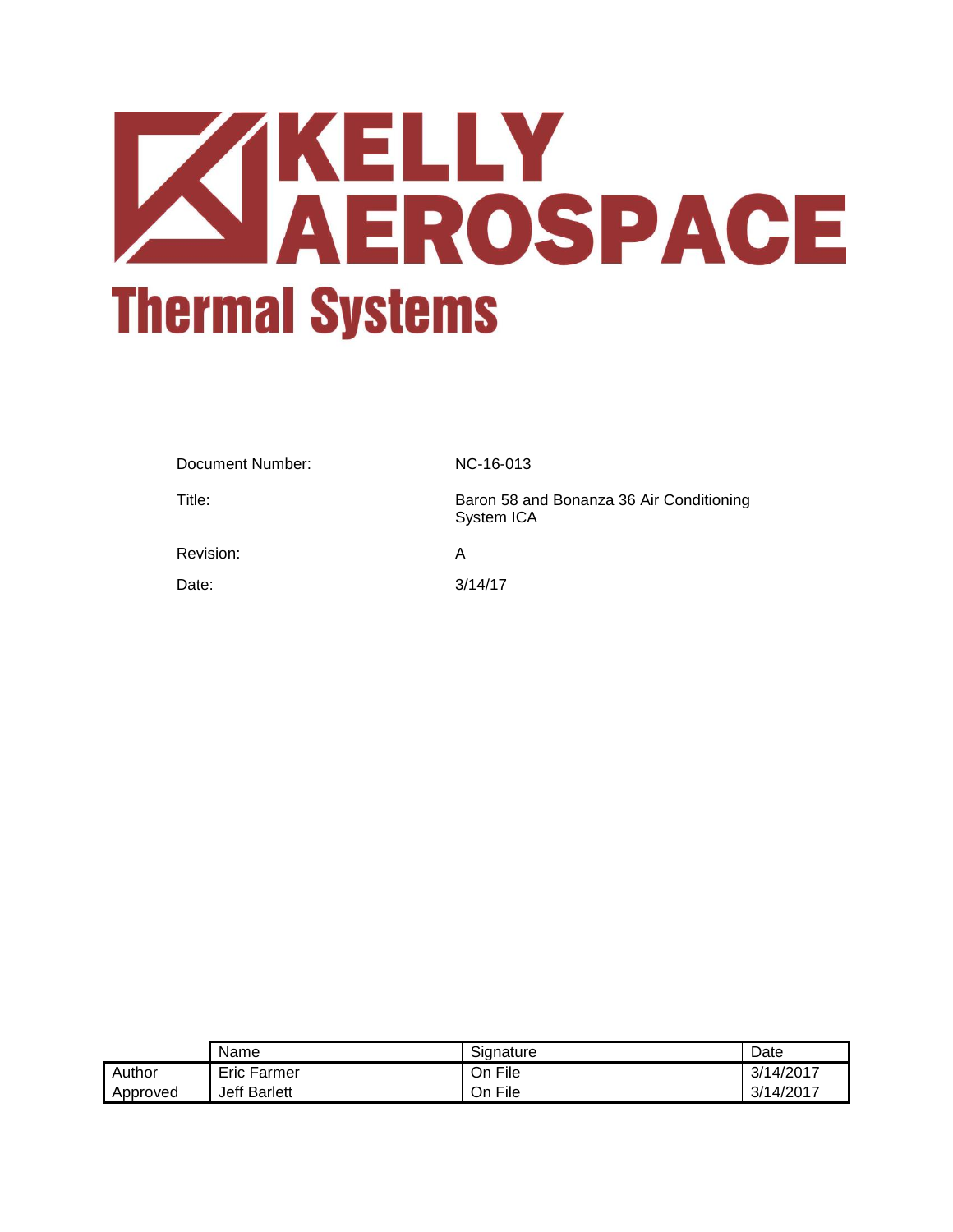# Revisions

| Rev. | Description            | Author             | Date      | Approved            |
|------|------------------------|--------------------|-----------|---------------------|
| A    | <b>Initial Release</b> | <b>Eric Farmer</b> | 3/14/2017 | <b>Jeff Barlett</b> |
|      |                        |                    |           |                     |
|      |                        |                    |           |                     |
|      |                        |                    |           |                     |
|      |                        |                    |           |                     |
|      |                        |                    |           |                     |
|      |                        |                    |           |                     |
|      |                        |                    |           |                     |
|      |                        |                    |           |                     |

The latest revision of the maintenance manual can be obtained from the Kelly Aerospace website at [www.kellyaerospace.com.](http://www.kellyaerospace.com/)

In the event Internet access is not available, please contact the Customer Service Office for inquiry or a copy of the latest revision:

Kelly Aerospace 1625 Lost Nation Road Lost Nation Airport Willoughby, Ohio 44094 440-951-4744

| Title<br>/ Document                                 | Document No    | Rev | Page   |
|-----------------------------------------------------|----------------|-----|--------|
| Baron 58 and Bonanza 36 Air Conditioning System ICA | NC-<br>-16-013 |     | 2 of 1 |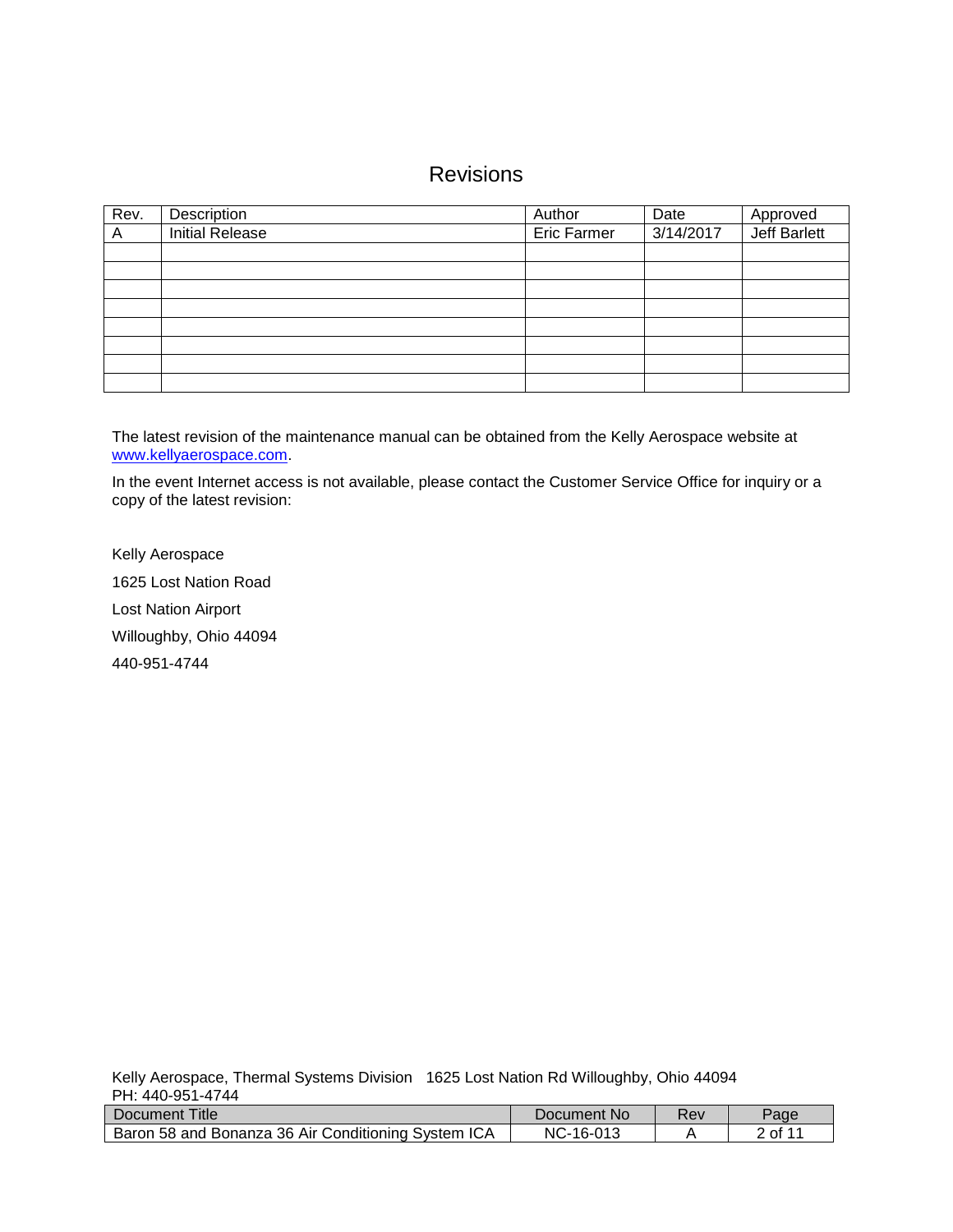# **Table of Contents**

| 1.1.   |  |
|--------|--|
| 1.2.   |  |
| 1.3.   |  |
| 1.4.   |  |
| 1.5.   |  |
| 1.6.   |  |
|        |  |
| 2.1.   |  |
| 2.2.   |  |
| 2.3.   |  |
| 2.3.1. |  |
| 2.4.   |  |
| 2.5.   |  |
| 2.6.   |  |
| 2.7.   |  |
| 2.8.   |  |
| 2.9.   |  |
| 2.10.  |  |
| 2.11.  |  |
| 2.12.  |  |
| 2.13.  |  |
| 2.14.  |  |
| 2.15.  |  |
| 2.16.  |  |
| 2.17.  |  |

# **Table of Figures**

## **Table of Tables**

| Title<br>Document '                                 | Document No          | Rev | Page |
|-----------------------------------------------------|----------------------|-----|------|
| Baron 58 and Bonanza 36 Air Conditioning System ICA | $NC-$<br>$-16 - 013$ |     | of 1 |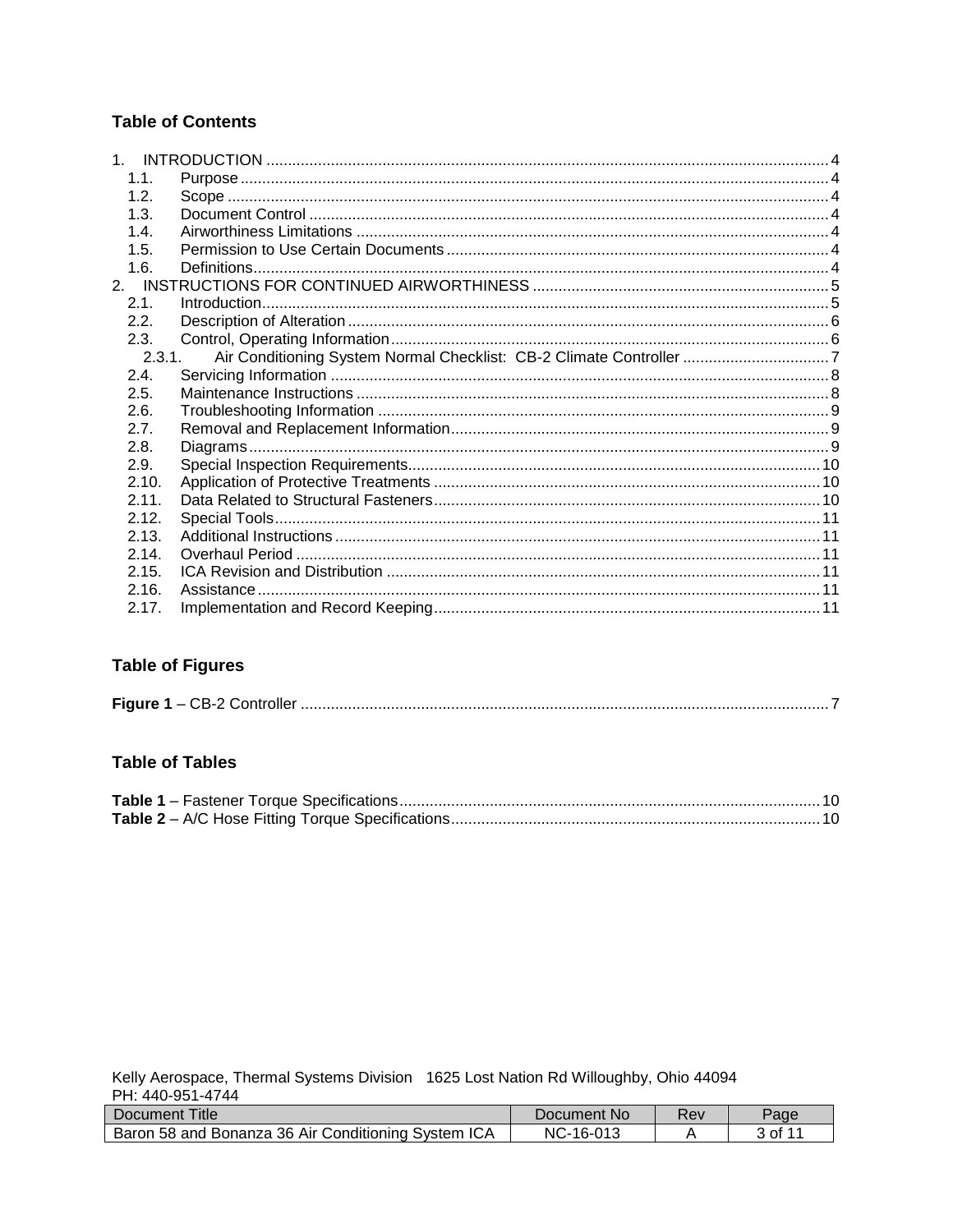# <span id="page-3-0"></span>**1. INTRODUCTION**

# <span id="page-3-1"></span>**1.1. Purpose**

This document is designed for use by the installing agency of Kelly Aerospace Thermal Systems Air Conditioning Kit Number KATS-16-002 or KATS-16-003 as Instructions for Continued Airworthiness in response to Federal Aviation regulation (FAR) Part 23.1529, and Part 23 Appendix G. The ICA includes information required by the operator to adequately maintain the Air Conditioning System installed.

# <span id="page-3-2"></span>**1.2. Scope**

This document identifies the Instruction for Continued Airworthiness for the modification of the aircraft for installation of the Kelly Aerospace Thermal Systems Air Conditioning Kit Number KATS-16-002 or KATS-16-003 under the approved STC.

# <span id="page-3-3"></span>**1.3. Document Control**

This document shall be released, archived and controlled in accordance with the Kelly Aerospace Thermal Systems document control system. When this document is revised, refer to Section [2.15](#page-10-3) [ICA](#page-10-3)  [Revision and Distribution](#page-10-3) for information on how to gain FAA acceptance or approval and how to notify customers of changes.

# <span id="page-3-4"></span>**1.4. Airworthiness Limitations**

There are no additional Airworthiness Limitations as defined in 14 CFR § 23, Appendix G. G23.4 that result from this modification. The Airworthiness Limitations section is FAA approved and specifies maintenance required under §§43.16 and 91.403 of the Federal Aviation Regulations unless an alternative program has been FAA approved.

# <span id="page-3-5"></span>**1.5. Permission to Use Certain Documents**

Permission is granted to any corporation or person applying for approval of a Kelly Aerospace Thermal Systems Air Conditioning System Kit to use and reference appropriate STC documents to accomplish the Instructions for Continued Airworthiness and show compliance with STC engineering data. This permission does not construe suitability of the documents. It is the responsibility of the applicant to determine the suitability of the documents for the ICA.

# <span id="page-3-6"></span>**1.6. Definitions**

The following terminology is used within this document:

- 1) **ACO:** Aircraft Certification Office
- 2) **AEG:** Aircraft Evaluation Group
- 3) **CFR:** Code of Federal Regulations
- 4) **DER:** Designated Engineering Representative
- 5) **FAA:** Federal Aviation Administration
- 6) **ICA:** Instructions for Continued Airworthiness
- 7) **STC:** Supplemental Type Certificate
- 8) **KATS:** Kelly Aerospace Thermal Systems

|                  | Kelly Aerospace, Thermal Systems Division 1625 Lost Nation Rd Willoughby, Ohio 44094 |
|------------------|--------------------------------------------------------------------------------------|
| PH: 440-951-4744 |                                                                                      |

| Title<br>Document                                   | Document No        | Rev | $a$ aqe |
|-----------------------------------------------------|--------------------|-----|---------|
| Baron 58 and Bonanza 36 Air Conditioning System ICA | NC-<br>$-16 - 013$ |     |         |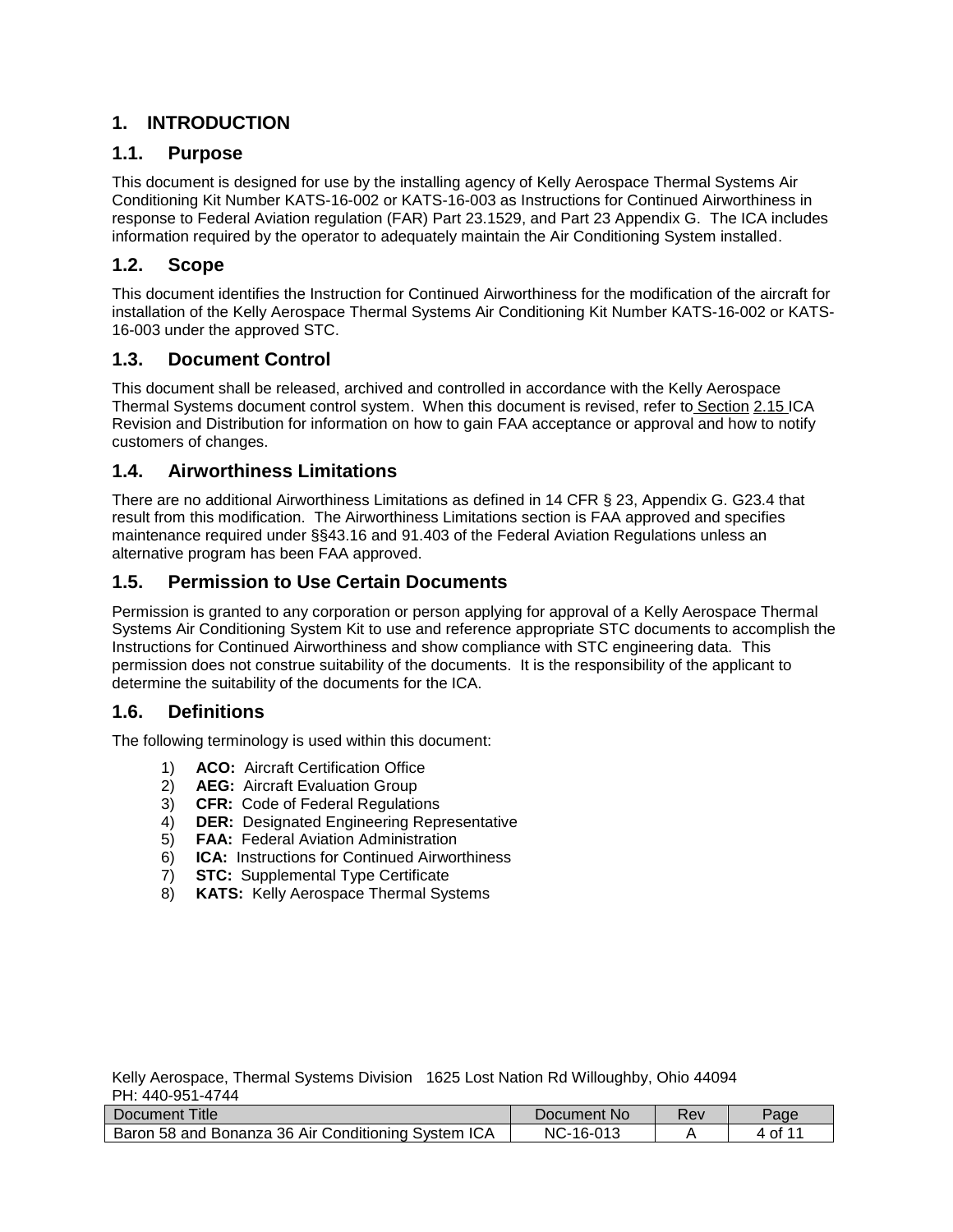# <span id="page-4-0"></span>**2. INSTRUCTIONS FOR CONTINUED AIRWORTHINESS**

# <span id="page-4-1"></span>**2.1. Introduction**

| Content, Scope, Purpose and Arrangement: | This document identifies the Instructions for                                                                                                                                           |
|------------------------------------------|-----------------------------------------------------------------------------------------------------------------------------------------------------------------------------------------|
|                                          | Continued Airworthiness for the<br>modification of the aircraft by installation of the<br>Kelly Aerospace Thermal Systems Air<br>Conditioning Kit Number KATS-16-002 or KATS-<br>16-003 |
| Applicability:                           | Applies to aircraft altered by installation of the<br>Kelly Aerospace Thermal Systems Air<br>Conditioning Kit Number KATS-16-002 or KATS-<br>16-003                                     |
| Definition of Abbreviations:             | See Section 1.6 Definitions                                                                                                                                                             |
| Precautions:                             | None                                                                                                                                                                                    |
| Units of measurement:                    | None                                                                                                                                                                                    |
| Referenced publications:                 | NC-16-008: Baron 58 and Bonanza 36 Air<br><b>Conditioning System Kit</b>                                                                                                                |
|                                          | NC-16-014: Baron 58 and Bonanza 36 Air<br><b>Conditioning System Installation Manual</b>                                                                                                |
|                                          | AC-01390: Baron 58 & Bonanza 36 Condenser<br>& Compressor Installation Details                                                                                                          |
|                                          | AC-01391: Baron 58 & Bonanza 36 Sidewall<br><b>Cutout &amp; Reinforcement Details</b>                                                                                                   |
|                                          | AC-01392: Baron 58 & Bonanza 36 Evaporator<br><b>Installation Details</b>                                                                                                               |
|                                          | AC-01393: Baron 58 and Bonanza 36 Air<br><b>Conditioning Installation Details</b>                                                                                                       |
|                                          | AC-01394: Baron 58, 58A & G58 AC Schematic                                                                                                                                              |
|                                          | AC-01489: Bonanza A36, A36TC, B36TC &<br>G36 AC Schematic                                                                                                                               |
|                                          | Beechcraft Baron 55, A55, B55, C55, D55, E55,<br>58 & G58 Maintenance Manual                                                                                                            |
|                                          | Bonanza 36 Series Shop Manual                                                                                                                                                           |
|                                          | AC 43.13-1B: Acceptable Methods,<br>Techniques, and Practices - Aircraft Inspection<br>and Repair                                                                                       |
| Retention:                               | This document or the information contained<br>within, shall be included in the aircraft's<br>permanent records                                                                          |

| Document Title                                      | Document No    | Rev | Paα |
|-----------------------------------------------------|----------------|-----|-----|
| Baron 58 and Bonanza 36 Air Conditioning System ICA | -16-013<br>NC- |     |     |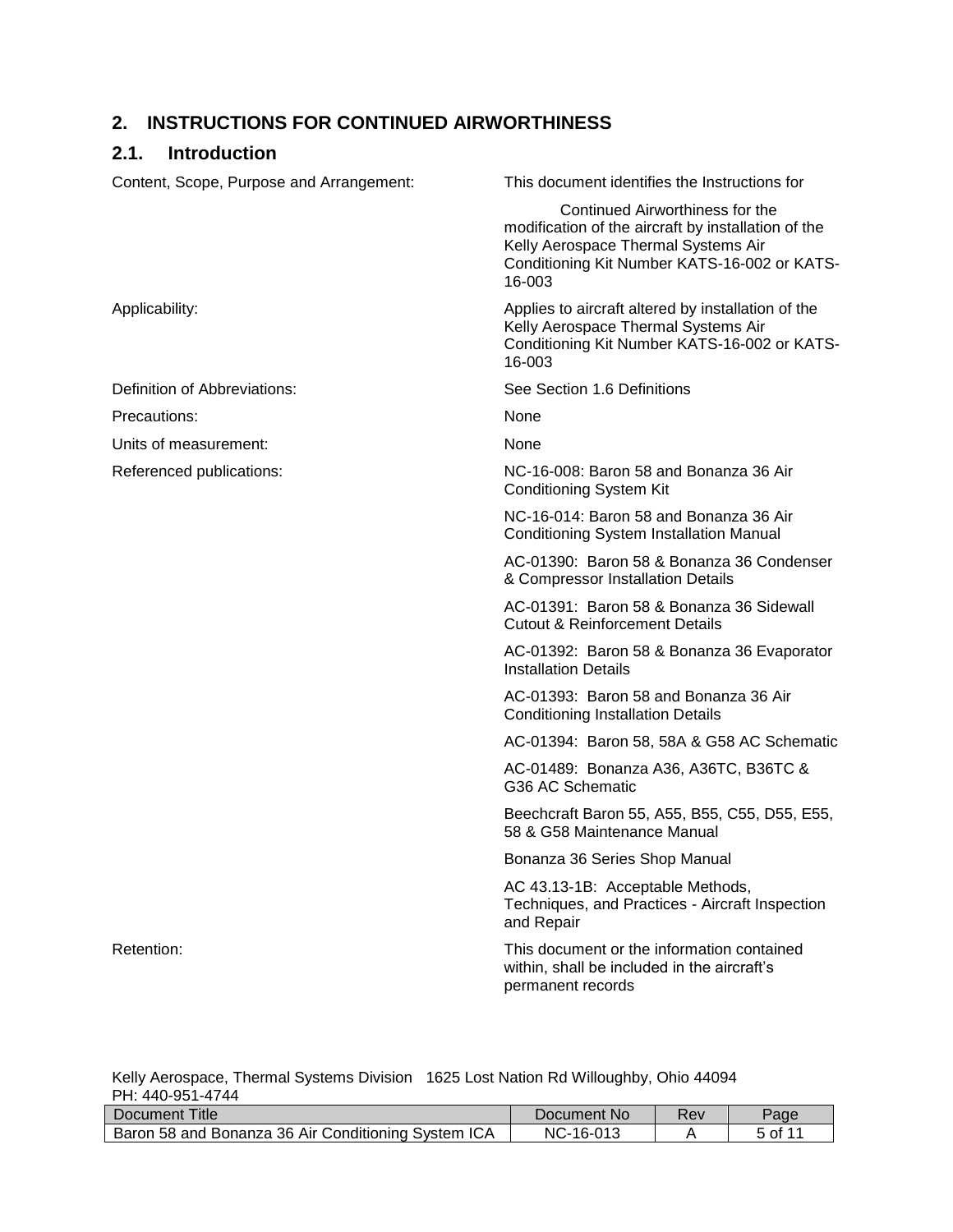# <span id="page-5-0"></span>**2.2. Description of Alteration**

The Air Conditioning System consists of an electric hermetically sealed compressor, condenser and evaporator all located in the tail cone. The system is operated through temperature selection and a climate controller located on the instrument panel. There is both a fan mode only and a cooling mode. R-134a is used as a refrigerant for the system.

Power is run from the alternator under the floor to the components in the rear of the aircraft.

The Baron Model 58 Air Conditioning System S/N: TH-2125 and after is powered by the Left Distribution Bus. S/N: TH-2124 and before is powered by the Main Distribution Bus. The Bonanza Model 58 Air Conditioning System is powered by Bus 1A.

The power for the Air Conditioning System is tapped off the Main Distribution Bus just downstream of the Battery Master Relay.

An electrical load analysis was done for this STC; load shedding of the Prop Deice is required for Baron Model 58 (TH-2125 and after). Load shedding of the Cabin Heater, Windshield Anti-Ice, Prop Deice, Cabin Heater and Cigarette Lighter is required for Baron Model 58 (TH-2124 and before). Load shedding of the Prop Deice is required for Bonanza Model 36 aircraft.

# <span id="page-5-1"></span>**2.3. Control, Operating Information**

The system is operated through temperature/fan speed selection on a climate controller located in the instrument panel or center console.

The system may be operated during all phases of operation to include takeoff and landing.

The air-conditioning system may be operated on the ground and without the engine running by connecting an APU or GPU to the ground power receptacle on the aircraft. The GPU or APU must be of sufficient capacity to run the A/C system with a minimum capacity of 45 amps at 28 volts.

Caution: Do not attempt to operate the air conditioning system with an APU or GPU with the aircraft battery disconnected as this could result in damage to the digital compressor controller.

The system may be operated during level flight, takeoff and landing or on the ground during taxi.

| Title<br>Document                                   | Document No        | Rev | Paqe |
|-----------------------------------------------------|--------------------|-----|------|
| Baron 58 and Bonanza 36 Air Conditioning System ICA | NC-<br>$-16 - 013$ |     | of 1 |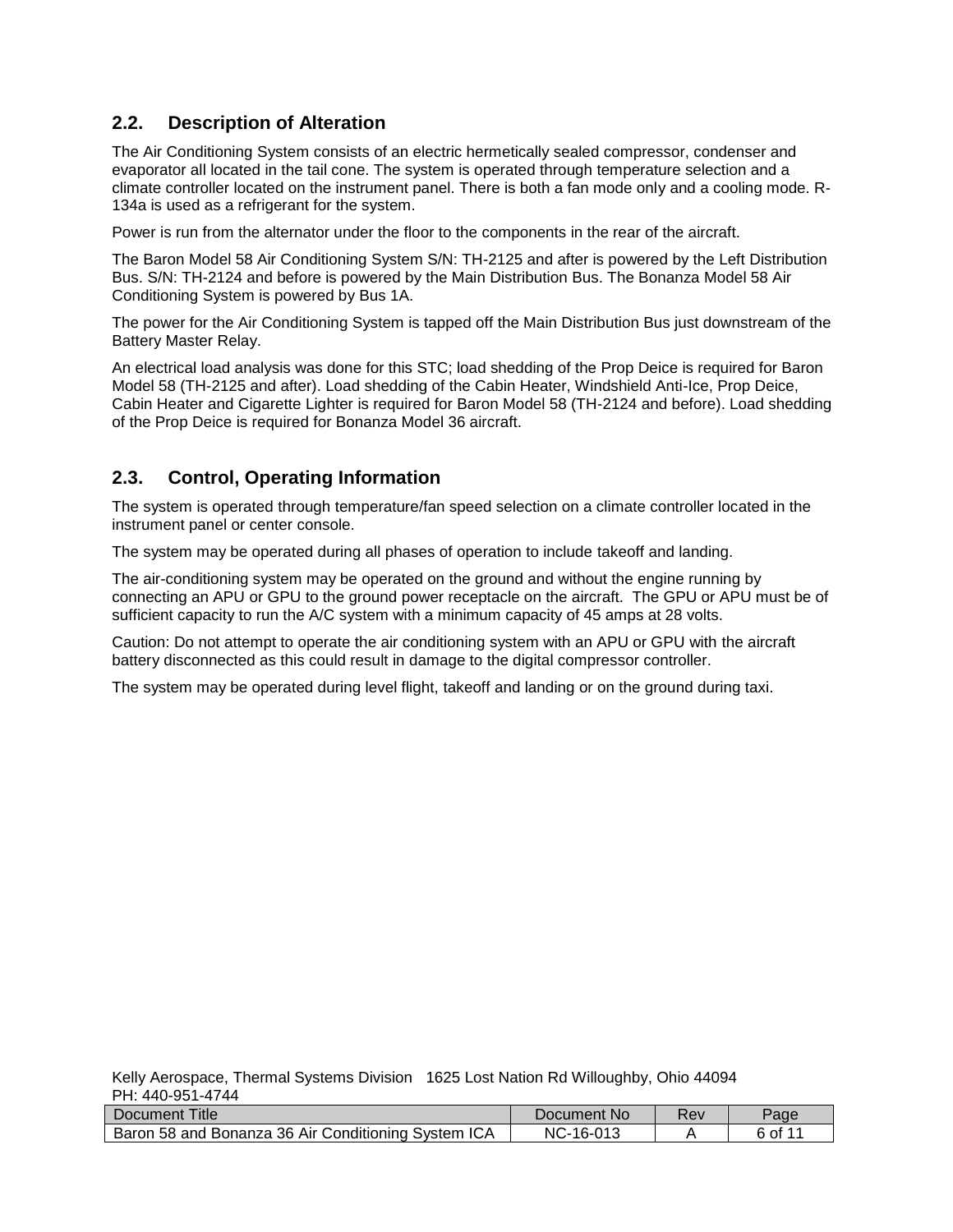## <span id="page-6-0"></span>**2.3.1. Air Conditioning System Normal Checklist: CB-2 Climate Controller**



**Figure 1** – CB-2 Controller

#### <span id="page-6-1"></span>**Prior to Engine Start**

- 1) Ensure Air Conditioning is OFF by verifying that there is nothing displayed on the CB-2 climate controller LCD screen.
- 2) Follow normal procedures for engine start-up.

#### **Air Conditioning AC Mode**

- 1) Press the lower right button on the CB-2 Climate Controller, the display will first show the logo and software version; then it will show temperature set point, fan speed bar graph, and mode display.
- 2) Press the bottom left button and toggle between modes with the middle right button.
- 3) After selecting AC mode, either press the bottom right button to enter or wait 3 seconds and the display will return to the main screen. The snow flake symbol in the bottom center of the display will indicate Air Conditioning mode

#### **Air Conditioning Fan Only Mode**

- 1) Press the bottom left button and toggle between modes with the middle right button.
- 2) After selecting fan mode, either press the bottom right button to enter or wait 3 seconds and the display will return to the main screen.

#### **To Control Fan Speed**

- 1) Press the middle left button to bring up the fan speed screen.
- 2) Toggle the fan speed up or down using the middle and upper right buttons. Speed Range is 1 to 3.
- 3) After selecting desired fan speed press the bottom right button to enter or wait 3 seconds and the display will return to the main screen. The fan speed bar graph on the right side of the screen will show selected fan speed. Fan speed can be controlled in both AC and Fan Only modes.

#### **Changing Temperature Set Point**

- 1) Press the top or middle right buttons to adjust the temperature set point up or down.
- 2) The set point temperature will be displayed with an SP indication. The CB-2 display will default to the temperature set point.

#### **To display cabin temperature**

1) Press and release the bottom right button, the cabin temperature will be displayed with a TEMP indication. After a few seconds the temperature set point will be displayed again.

#### **To turn air conditioning system off**

1) Press and hold lower right button.

|                  | Kelly Aerospace, Thermal Systems Division 1625 Lost Nation Rd Willoughby, Ohio 44094 |
|------------------|--------------------------------------------------------------------------------------|
| PH: 440-951-4744 |                                                                                      |

| Title<br>Document                                   | Document No               | Rev | $a$ ade |
|-----------------------------------------------------|---------------------------|-----|---------|
| Baron 58 and Bonanza 36 Air Conditioning System ICA | -16-01 <sup>-</sup><br>NC |     | of 1    |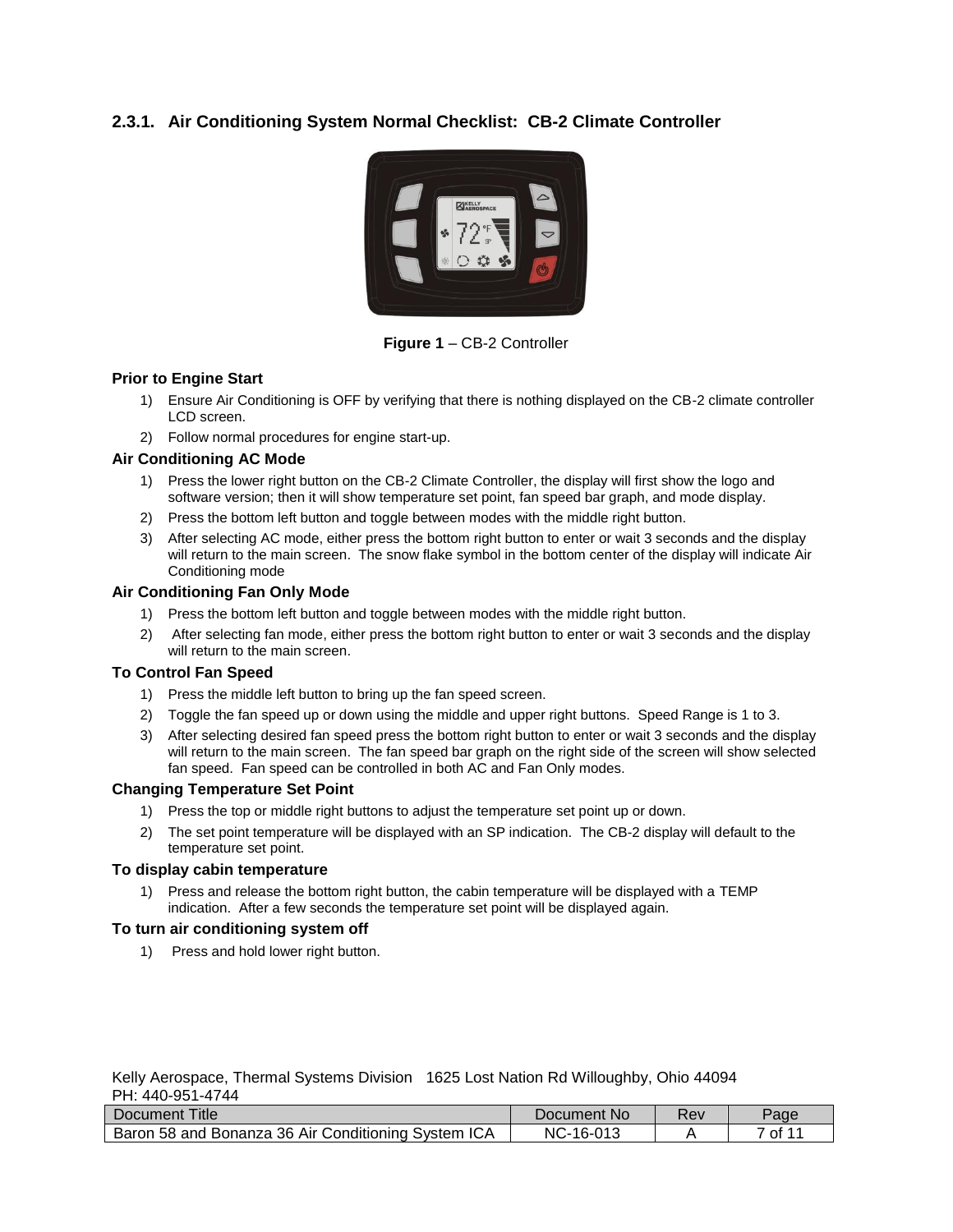# <span id="page-7-0"></span>**2.4. Servicing Information**

Charging the system with Refrigerant:

Only trained and qualified personnel may service this system.

The Air Conditioning System should contain 34 oz. of R-134A Refrigerant. There are no substitutions permitted.

- 1) Remove the Aft baggage sealing panel.
- 2) Connect a Refrigerant Recovery, Recycling & Recharging Machine to the service ports. The service ports can be accessed through a reinforced cutout in the bulkhead panel. The service ports are located just in front of the condenser / compressor plenum in the tail cone just aft of the baggage compartment. The small service port is the high pressure side and the large service port is the low pressure side.
- 3) Following the Refrigerant Recovery, Recycling & Recharging Machine manufacturer's instructions, perform the following:
	- a) Evacuate the system.
	- b) Pull a vacuum to 500 microns of mercury (.01 PSI) or less and hold for a minimum of 1 hour.
	- c) Fill the system with 34 +/- 0.5 ounces of R-134A Refrigerant.
- 4) Disconnect the service machine and replace the service port caps.
- 5) Replace the Aft baggage sealing panel.

**Caution:** It is vital that the compressor is NOT operated while the system is under vacuum. Doing so will instantly damage the compressor.

# <span id="page-7-1"></span>**2.5. Maintenance Instructions**

There are no maintenance requirements for the Air-conditioning System outside of normal 100hr/Annual inspection intervals.

Perform a system functional test after any maintenance is performed on the air-conditioning system. Follow the procedures shown in Section [2.3.1](#page-6-0) Air Conditioning System Normal [Checklist: CB-2 Climate](#page-6-0) [Controller](#page-6-0) to verify the system is working correctly.

**Note:** Before inspections or maintenance are performed it is the responsibility of the owner/operator and maintenance agency to assure that they are in possession of the latest revision of the applicable documentation and drawings.

| Title<br>Document                                   | Document No | ₹ev | $P$ aqe |
|-----------------------------------------------------|-------------|-----|---------|
| Baron 58 and Bonanza 36 Air Conditioning System ICA | NC-16-013   |     | 8 of 1  |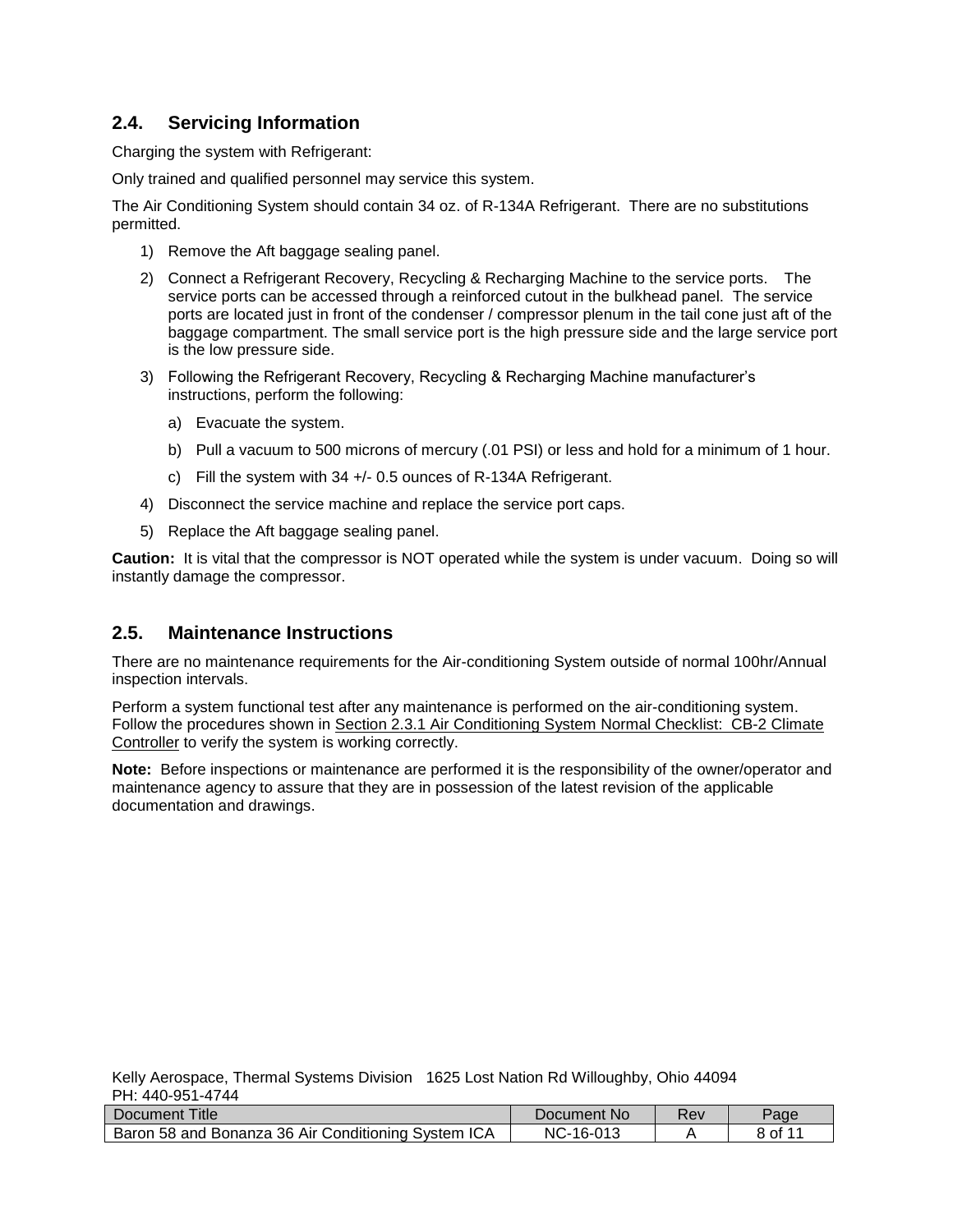# <span id="page-8-0"></span>**2.6. Troubleshooting Information**

Failures of the Kelly Aerospace Air Conditioning System can include but may not be limited to the following items:

1) Fan motor failure, characterized by no or little airflow. Corrective action: Troubleshoot the fan motor wiring, relay and fan for proper operation, repair or replace as necessary.

2) Compressor failure, characterized by low amp draw, or little cold air output. Corrective action: Troubleshoot compressor and compressor controller and wiring, repair or replace as necessary.

3) Low or no refrigerant, characterized by little or no cold air. Corrective Action: Inspect system for leaks, repair as necessary, and service system appropriately with R-134A refrigerant. See Section [2.4](#page-7-0) Servicing Information.

4) Any or all of these probable failures require inspection as necessary, or system must be secured and placarded until repaired.

# <span id="page-8-1"></span>**2.7. Removal and Replacement Information**

When replacement of any refrigerant containing device is necessary, such as a compressor or evaporator, it is necessary to evacuate the refrigerant prior to removal. An EPA approved refrigerant evacuation machine is required. Prior to recharging the system with refrigerant, the system must be evacuated. Allow the vacuum source to remain connected for a minimum of one hour to assure there are no leaks and verify system integrity.

If a component needs to be removed or replaced, review the NC-16-014 Baron 58 and Bonanza 36 Air Conditioning Installation Manual.

Reference: AC-01391 Sidewall Cutout & Reinforcement Details for basic structural information

Reference: AC-01390 Condenser & Compressor Installation Details for the hot side information

Reference: AC-01392 Evaporator Installation Details for the cold side information

Reference: AC-01393 Air Conditioning Installation Details for connections between the hot side, cold side and the rest of the aircraft

All required KATS drawings and documents are provided by Kelly Aerospace Thermal Systems in Kit Number KATS-16-002 or KATS-16-003. Replacement documents may be obtained by contacting Kelly Aerospace by calling 440-951-4744.

# <span id="page-8-2"></span>**2.8. Diagrams**

AC-01390 Condenser & Compressor Installation

AC-01391 Sidewall Cutout & Reinforcement

AC-01392 Evaporator Installation Details

AC-01393 Air Conditioning Installation Details

AC-01394 Baron 58, 58A, & G58 AC Schematic

AC-01489 Bonanza A36, A36TC, B36TC & G36 AC Schematic

All required KATS drawings and diagrams are provided by Kelly Aerospace Thermal Systems in Kit Number KATS-16-002 or KATS-16-003. Replacement documents may be obtained by contacting Kelly Aerospace by calling 440-951-4744.

| Title<br>Document <sup>7</sup>                      | Document No      | ₹ev | Page |
|-----------------------------------------------------|------------------|-----|------|
| Baron 58 and Bonanza 36 Air Conditioning System ICA | $NC-$<br>-16-013 |     | 9 of |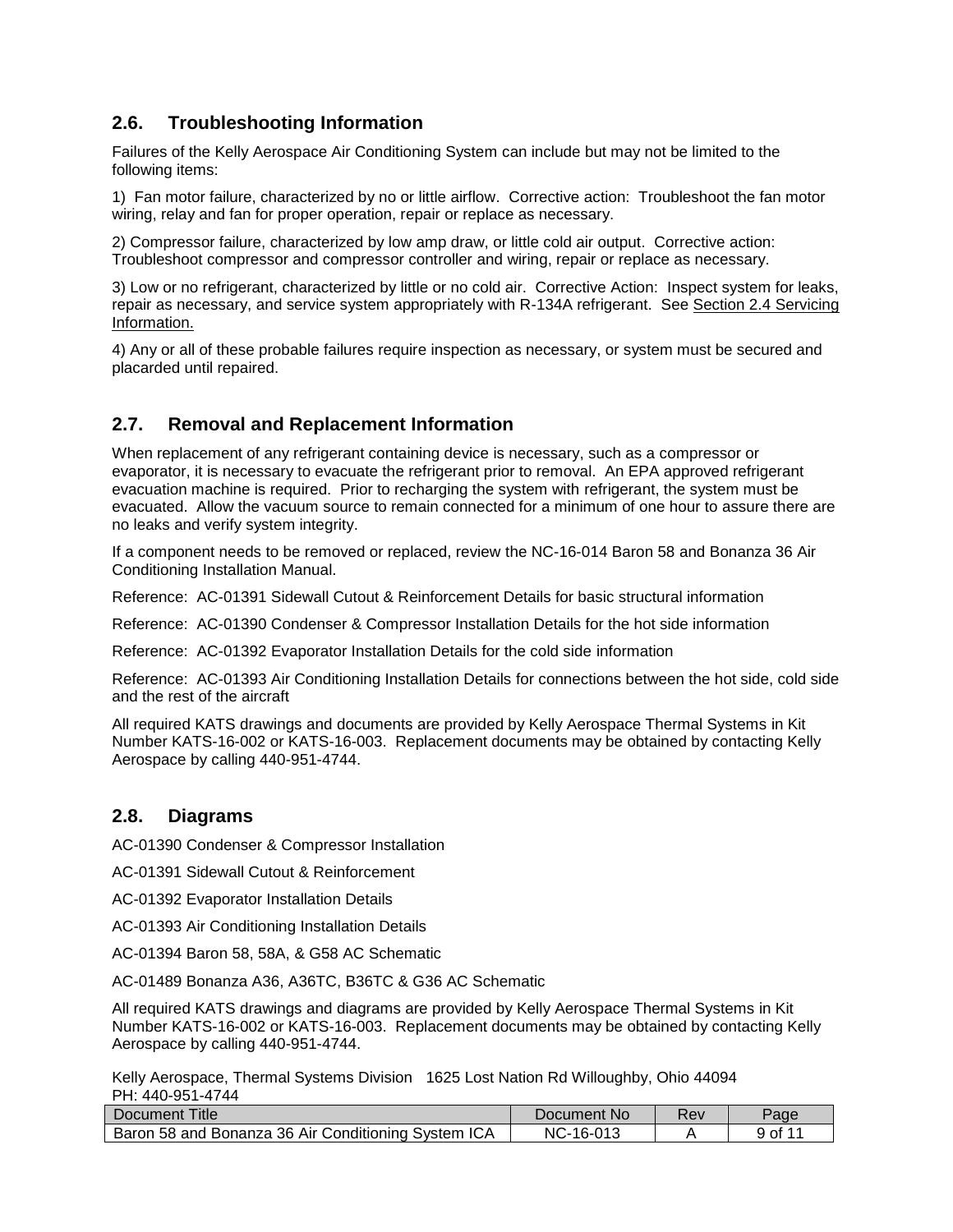# <span id="page-9-0"></span>**2.9. Special Inspection Requirements**

Inspect the system during 100 Hour and/or Annual inspections.

During the annual or 100 hour inspections check for the following items:

- 1. Security of attachment of all components.
- 2. Evidence of any leaks.
- 3. Fretting or cracking of any sheet metal structures.
- 4. Insect or animal nests in condenser or evaporator sections.
- 5. Bent or obstructed fins on the condenser and evaporator coils.
- 6. Loose or missing hardware.
- 7. Loose or chaffing tubing.
- 8. Loose or chaffing wires.

## <span id="page-9-1"></span>**2.10. Application of Protective Treatments**

None, N/A.

# <span id="page-9-2"></span>**2.11. Data Related to Structural Fasteners**

Structural fasteners should be installed per AC43.13-1B.

| Unless otherwise specified, use the following torque values. |                   |  |  |
|--------------------------------------------------------------|-------------------|--|--|
| 6-32 UNC                                                     | 7-9 inch-lbs.     |  |  |
| 8-32 UNC                                                     | $17-19$ inch-lbs. |  |  |
| 10-24 UNC                                                    | 20-22 inch-lbs.   |  |  |
| 10-32 UNF                                                    | 28-31 inch-lbs.   |  |  |
| 1/4-20 UNC                                                   | 70-75 inch-lbs.   |  |  |
| 1/4-28 UNF                                                   | 90-94 inch-lbs.   |  |  |
| 5/16-24 UNF                                                  | 220-230 inch-lbs. |  |  |
| 3/8-24 UNF                                                   | 445-455 inch-lbs. |  |  |
| 7/16-20 UNF                                                  | 760-780 inch-lbs. |  |  |
| <b>Table 1 – Fastener Torque Specifications</b>              |                   |  |  |

<span id="page-9-3"></span>

| Unless otherwise specified, use the following torque values. |                   |  |  |
|--------------------------------------------------------------|-------------------|--|--|
| 5/8-18 UNF                                                   | 15-20 inch.-lbs.  |  |  |
| 3/4-16 UNF                                                   | $21-27$ inch-lbs. |  |  |
| 7/8-14 UNF                                                   | 28-33 inch-lbs.   |  |  |
| 7/8-18 UNS                                                   | 28-33 inch-lbs.   |  |  |
| <b>Table 2 - A/C Hose Fitting Torque Specifications</b>      |                   |  |  |

<span id="page-9-4"></span>Refer to the Beechcraft Maintenance Manual.

| Document Title                                      | Document No    | Rev | Paqe     |
|-----------------------------------------------------|----------------|-----|----------|
| Baron 58 and Bonanza 36 Air Conditioning System ICA | NC-<br>-16-013 |     | 10 of 11 |